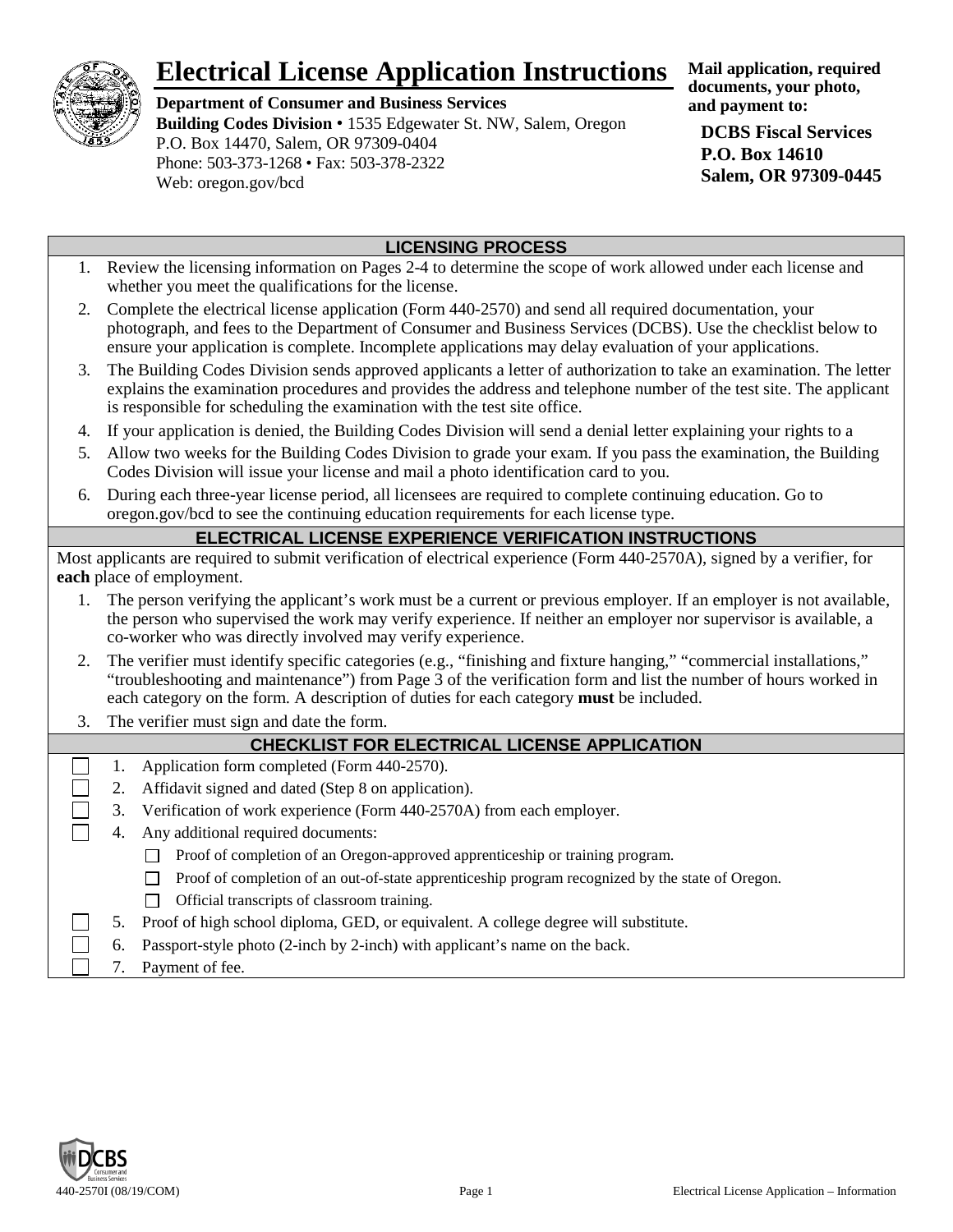### **ELECTRICAL LICENSE REQUIREMENTS AND SCOPE OF WORK**

Applicants are required to provide proof of training and work experience equivalent to an Oregon apprenticeship program. If applicants do not have related training classes, they may alternatively submit verification of twice the amount of required work experience. OAR 918-030-0030(2)

"300 percent rule": For some licenses, no more than three times the number of minimum hours (300 percent) will be allowed for a single category of work experience. Categories of work experience (residential, commercial, industrial, etc.) required for each license type are listed on the Electrical Experience Verification (Form 440-2570A). Example of "300 percent rule": If the minimum requirement is 1,000 hours of residential work, the maximum credit allowed in the residential category is 3,000 hours — three times 1,000.

**License type and rule reference What this license authorizes you to do The requirements for this license** General supervising electrician (S) **OAR 918-282-0140** Design, plan, and lay out work; sign all permits; licensee is the only individual authorized to direct, supervise, or control the installation or alteration of an electrical service. **(1)** Be currently licensed as an Oregon journeyman electrician *and* provide verification of an additional 8,000 hours of on-the-job journeyman experience. *OR* **(2)** Meet the qualifications to be licensed as an Oregon journeyman electrician and provide verification of an additional 8,000 hours of on-the-job journeyman experience. (300 percent rule applies.) Limited supervising electrician (PS) **OAR 918-282-0160** Design, plan, and lay out work; sign all permits; licensee is the only individual authorized to direct, supervise, or control the installation, maintenance, replacement, and repair of electrical wiring and electrical products on or in an existing operable plant, hospital, commercial building, or institution. **(1)** Be currently licensed as an Oregon limited journeyman manufacturing plant electrician *and* provide verification of an additional 8,000 hours of on-the-job plant journeyman experience. *OR* **(2)** Meet the qualifications to be licensed as a limited journeyman manufacturing plant electrician *and* provide verification of an additional 8,000 hours of on-the-job plant journeyman experience obtained outside of Oregon. (300 percent rule applies.) General journeyman electrician (J) **OAR 918-282-0170** Make any electrical installation under the supervision, direction, and control of a general supervising electrician, unless doing work that requires the direction of a limited supervising electrician or doing work requiring no supervision. **(1)** Completion of an approved apprenticeship in Oregon. *OR* **(1)** Official transcripts verifying 576 hours of classroom training *and* verification of 8,000 hours of on-the-job experience obtained outside of Oregon. Experience *must* include a breakdown of hours, showing a minimum of 1,000 hours in *each* category: residential, commercial, and industrial. (300 percent rule applies.) *OR* **(2)** Verification of 16,000 hours of on-the-job experience obtained outside of Oregon showing a minimum of 2,000 hours in *each* category: residential, commercial, and industrial. (300 percent rule applies.) Reciprocal general supervising electrician (S) OAR 918-030-0045 Design, plan, and lay out work; sign all permits; licensee is the only individual authorized to direct, supervise, or control the installation or alteration of an electrical service. **(1)** Possess an active supervisor/master license in a state that has a reciprocal licensing agreement with Oregon. Please refer to our website, oregon.gov/bcd/licensing, for reciprocal agreements and the application form, Reciprocal Electrical and Plumbing License Application.





OAR 918-030-0045

Reciprocal journeyman

electrician

(S)

**(1)** Possess an active general journeyman license in a state that has a reciprocal licensing agreement with Oregon.

Please refer to our website, oregon.gov/bcd/licensing, for reciprocal agreements and the application form, Reciprocal

Electrical and Plumbing License Application.

Make any electrical installation under the supervision, direction, and control of a general supervising electrician, unless doing work that requires the direction of a limited supervising electrician or doing

work requiring no supervision.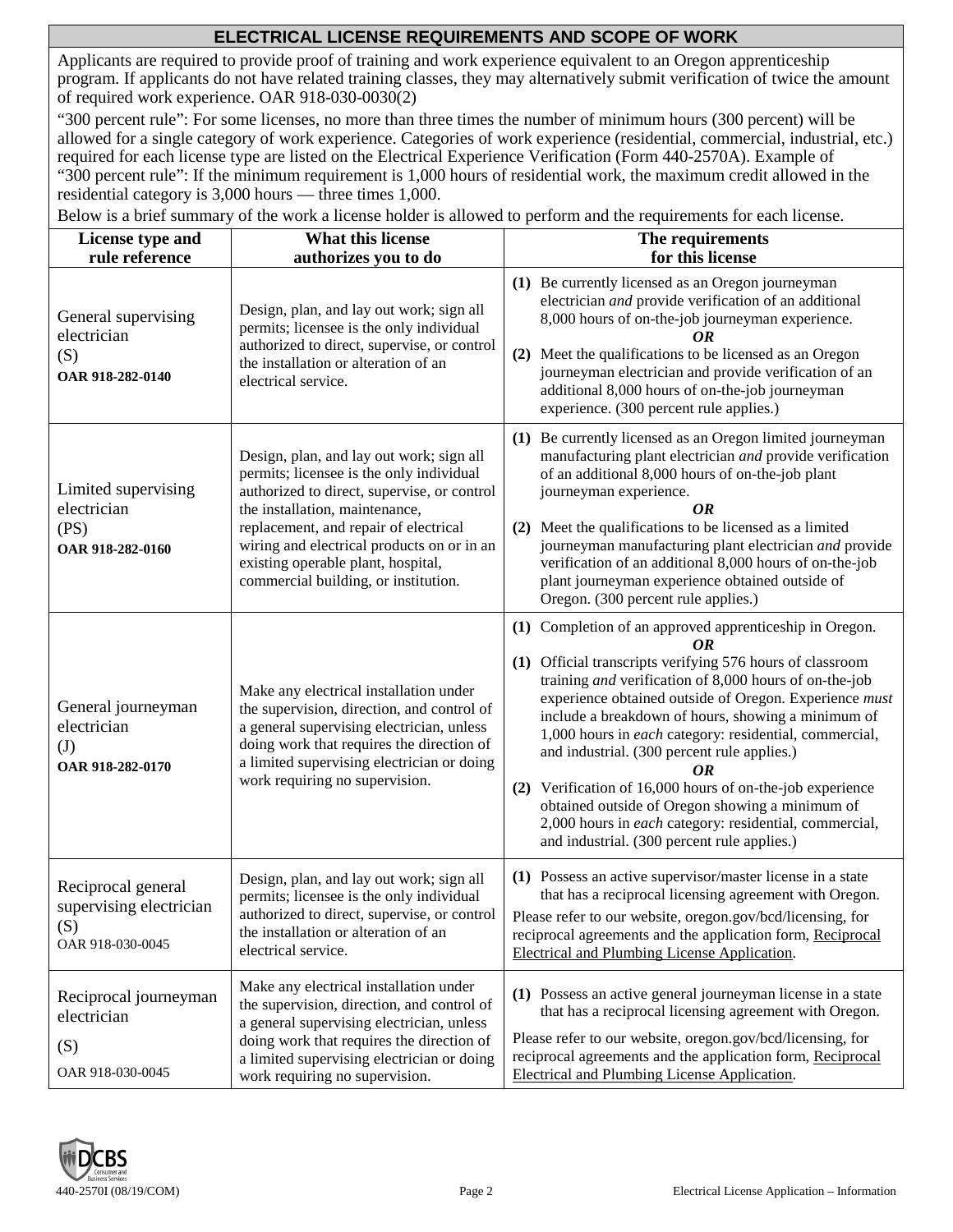| License type and rule<br>reference                                                   | What this license<br>authorizes you to do                                                                                                                                                                                                                                                                                                                                                                | The requirements<br>for this license                                                                                                                                                                                                                                                                                                                                                                                                                          |
|--------------------------------------------------------------------------------------|----------------------------------------------------------------------------------------------------------------------------------------------------------------------------------------------------------------------------------------------------------------------------------------------------------------------------------------------------------------------------------------------------------|---------------------------------------------------------------------------------------------------------------------------------------------------------------------------------------------------------------------------------------------------------------------------------------------------------------------------------------------------------------------------------------------------------------------------------------------------------------|
| Limited residential<br>electrician<br>(LR)<br>OAR 918-282-0180                       | Make electrical installations on one- and<br>two-family or multifamily dwelling<br>units, not exceeding three floors above<br>grade. (Must work under the<br>supervision, direction, and control of a<br>general supervising electrician.)                                                                                                                                                               | (1) Completion of an approved apprenticeship in Oregon.<br>OR<br>(2) Official transcripts verifying 288 hours of classroom<br>training and verification of 4,000 hours of on-the-job<br>residential experience obtained outside of Oregon.<br>(300 percent rule applies.)<br>OR<br>(3) Verification of 8,000 hours of on-the-job residential<br>experience obtained outside of Oregon. (300 percent<br>rule applies.)                                         |
| Limited journeyman<br>manufacturing plant<br>electrician<br>(PI)<br>OAR 918-282-0190 | Install, maintain, replace, and repair<br>electrical wiring and electrical products<br>on or in an existing operable<br>manufacturing plant or industrial plant<br>owned or used by employer. (Must work<br>under the supervision, direction, and<br>control of a limited supervising<br>electrician. If there is no supervising<br>electrician, licensee is limited to repair<br>and maintenance work.) | (1) Completion of an approved apprenticeship in Oregon.<br>OR<br>(2) Official transcripts verifying 576 hours of classroom<br>training and verification of 8,000 hours of on-the-job<br>commercial and industrial experience obtained outside<br>of Oregon. (300 percent rule applies.)<br>OR<br>(3) Verification of 16,000 hours of on-the-job commercial<br>and industrial experience obtained outside of Oregon.<br>(300 percent rule applies.)            |
| Limited renewable<br>energy technician<br>(LRT)<br>OAR 918-282-0205                  | Make renewable energy system<br>installations. (Must be employed by a<br>limited renewable energy contractor or<br>electrical contractor.)                                                                                                                                                                                                                                                               | (1) Completion of an approved apprenticeship in Oregon.                                                                                                                                                                                                                                                                                                                                                                                                       |
| Limited journeyman sign<br>electrician<br>(SIG)<br>OAR 918-282-0220                  | Install and service electrical signs and<br>outline lighting. (Must be employed by a<br>limited sign contractor.)                                                                                                                                                                                                                                                                                        | (1) Completion of an approved apprenticeship in Oregon.<br>OR<br>(2) Official transcripts of required classroom training and<br>verification of 4,000 hours of on-the-job sign<br>electrical experience obtained outside of Oregon.<br>OR<br>(3) Verification of 8,000 hours of on-the-job sign<br>experience obtained outside of Oregon, broken down<br>into specific work categories.                                                                       |
| Limited journeyman<br>stage electrician<br>(ST)<br>OAR 918-282-0230                  | Install temporary feeders, branch circuits,<br>and equipment used for the production of<br>shows, exhibits, displays, festivals,<br>conventions, stage, theater, film, or video<br>productions; perform maintenance on<br>temporary equipment. (Must be employed<br>by an electrical contractor.)                                                                                                        | (1) Completion of an approved apprenticeship in Oregon.<br>OR<br>(1) Official transcripts verifying 150 hours of required<br>classroom training and verification of 4,000 hours of<br>on-the-job experience obtained outside of Oregon.<br>OR<br>(2) Verification of 8,000 hours of on-the-job stage<br>experience obtained outside of Oregon, broken down<br>into specific work categories.                                                                  |
| Limited maintenance<br>electrician<br>(LME)<br>OAR 918-282-0240                      | Repair and maintain existing electrical<br>installations on or in an existing<br>operable plant, commercial building, or<br>institution. (An LME is not authorized to<br>make new electrical installations or to<br>perform work on services.)                                                                                                                                                           | (2) Completion of an approved apprenticeship in Oregon.<br>OR<br>(3) Official transcripts verifying 288 hours of required<br>classroom training and verification of 4,000 hours of<br>on-the-job training or experience obtained outside of<br>Oregon. (300 percent rule applies.)<br>OR<br>(4) Verification of 8,000 hours of on-the-job experience<br>obtained outside of Oregon, broken down into specific<br>work categories. (300 percent rule applies.) |